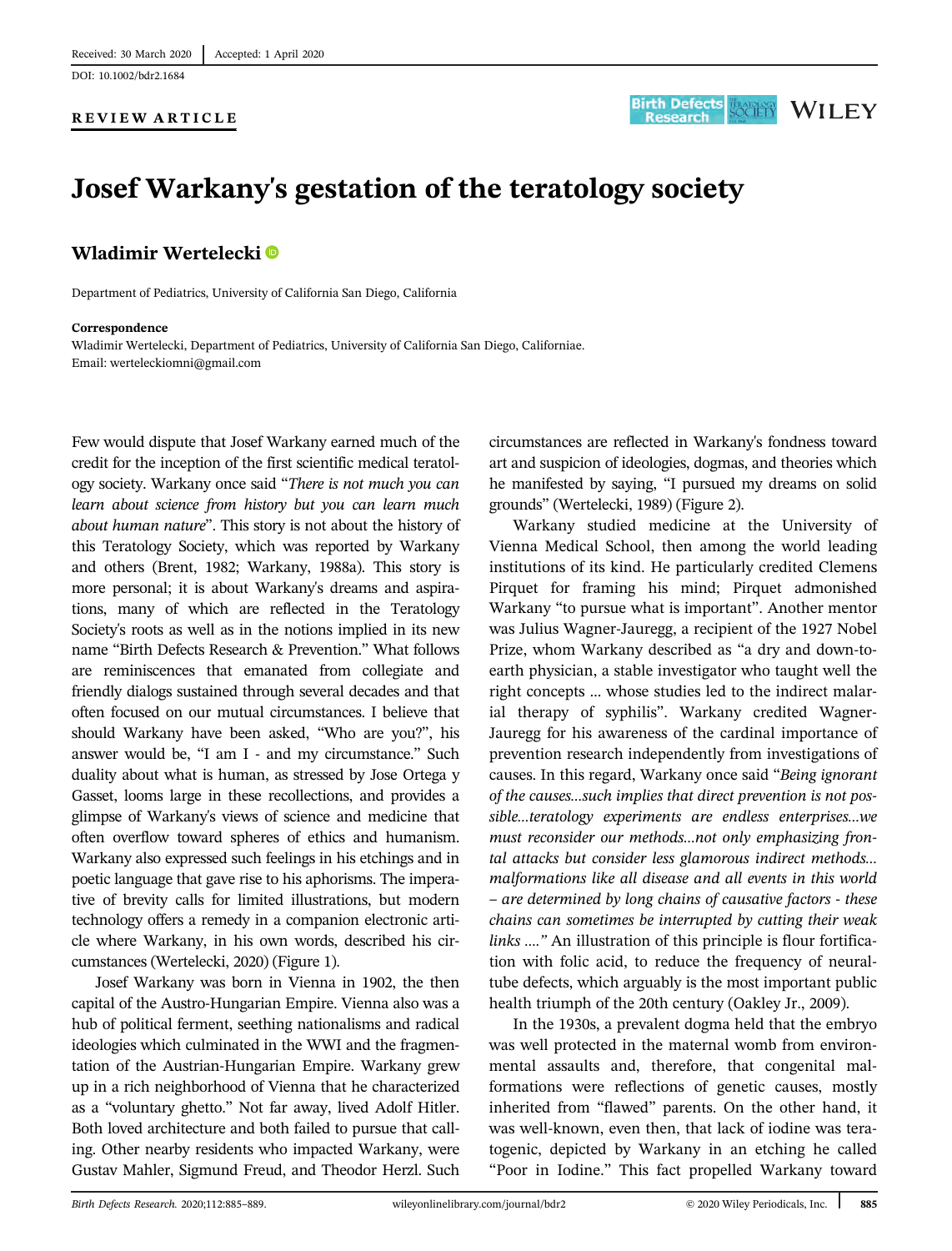

FIGURE 1 Portrait of Josef Warkany during one of his many visits as a distinguished professor to the Department of the College of Medicine of the University of South Alabama in Mobile, Alabama, c. 1980



In 1933, Hitler was appointed Chancellor of Germany and enthusiasts of "genetic eugenics," such as Fritz Lenz whose son Widukind Lenz is mentioned later, gain prominence. In the same year, the German "Sterilization Law" (Law for the Prevention of Genetically Diseased Offspring) was enacted, based on the American Model Eugenical Sterilization Act of 1924 largely developed by Harry H. Laughlin (Proceedings, 1928). Two years later, in 1935, the Nuremberg Laws were instituted to promote racist policies. By then, Warkany had already joined the pediatric research team in Cincinnati, nurtured by Dr. Albert Graeme Mitchell. Some called Mitchell and Warkany "the fathers of Scientific Pediatrics and Scientific Teratology" respectively, although neither accepted such titles. One year prior to Warkany's joining the Cincinnati team, Mitchell appointed, among others, Waldo E. Nelson and later, Albert B. Sabin (an immigrant from Poland). Warkany, Nelson, and Sabin became recipients of the prestigious highest honor bestowed by the American pediatric Society for "distinguished service to pediatrics as a whole" (Wilson, 1970).



FIGURE 2 "Substandard Housing, Haydn's Birthplace, Rohrau, Austria," etching by J. Warkany, c. 1961



FIGURE 3 "Poor in Iodine" depicting a family from a mountainous Appalachian region of the US, etching by J. Warkany, c. 1970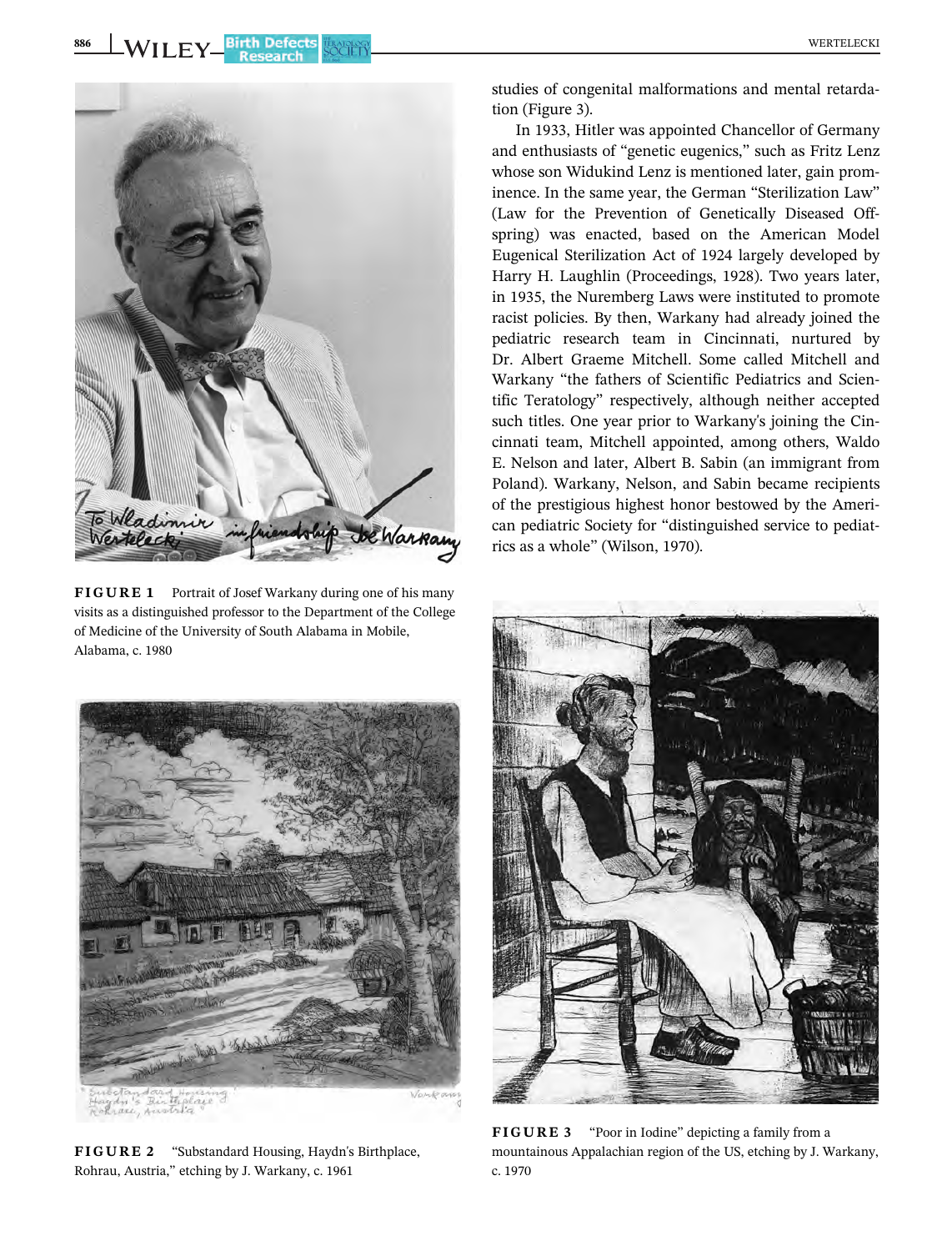After the death of Mitchell in 1941, Nelson assumed the sole editorship of what was then the "Mitchell-Nelson Pediatrics" which has become known as the "Nelson Pediatrics" world-famous pediatrics textbook. In this textbook Warkany presented the progress and his notions of developmental pediatrics and teratology sprinkled with elements of his views of humanism and medical ethics, themes he expanded upon in related publications. Among them, his 1950 article on "Advisability of Parenthood," now referred to as "genetic counseling," the 1951 "Congenital Anomalies," the 1956 "The Role of Congenital Anomalies in the Etiology of Chronic Diseases," and the 1958, "The Need for Parental Counseling in Pediatrics" are epitomes of emerging clinical applications of teratology and human genetics principles. During the 1940–1960 decades, Warkany explored facts and cumulative experiences concerning malformations reported in multilingual sources that appeared in past centuries and recent decades. In 1971, he published an encyclopedic synthesis, his magnum opus he named "Congenital Malformations" with the playful subtitle "Notes and Comments" (Warkany, 1971).

Regarding teratology, starting in 1940, Warkany began to report his scientific observations and challenged the dogma that teratogenesis was inherently genetic in nature. Among his early seminal publications, were his 1940 and 1942 reports concerning "Congenital Malformations Induced in Rats by Maternal Nutritional Deficiencies" (Warkany & Nelson, 1940). The impact of Warkany's studies, combined with the impact of the 1961 tragic epidemic of limb and other malformations, led to the rule of the Food and Drug Administration demanded that medications be tested for potential teratogenic impacts on the embryo. Much of the credit for the discovery that thalidomide, an over the counter medication for "morning sickness" was granted to Widukind Lenz, the son of Fritz Lenz mentioned earlier. Warkany was unconvinced and facts impelled him to write an article of atonement (Warkany, 1988b) (Figure 4).

As a foreign graduate, Warkany had to take a board examination and an unintended consequence of his preparatory studies was the discovery that "Acrodynia," a then well-known, painful and often fatal, worldwide, childhood scourge, could be the result of poisoning by heavy metals. Warkany's research proved his informed intuition to be correct. Acrodynia was the result of the use of teething powders containing mercury. Irrespective of this major scientific achievement, removal of such products from the market was strongly resisted. Commercial interests may have been the source for challenges to Warkany's credibility and even the soundness of his mind. Warkany persisted, the mercury containing powders were removed from the market, and acrodynia vanished (Warkany & Hubbard, 1948, 1951). Warkany remarked "there is nothing as dead as a dead disease"



FIGURE 4 "While the Mother Slept: Thalidomide," etching by J. Warkany, c. 1980

and expressed his feelings in an etching he named, "Silent Triumph" (Warkany, 1966). Many pediatricians today have never heard of acrodynia because it has been eradicated. The notion in "Silent Triumphs" I believe was on Warkany's mind when he conveyed to me the task to safeguard his magnum opus and the collection of reprints of the references sustaining the facts incorporated in his 7-pound magnum opus. At the end of one of his letters on the subject he added "keep me alive" referring to his "7-pounder." Personally, I view Warkany's magnum opus to be one of the classic medical treatises of the 20th century. The synthesis by which Warkany focused on congenital malformations was exacting. Reported facts and experiences are scattered across all medical and other fields as well as across at least several centuries of multilingual sources. Furthermore, such a task demanded not only an expert but a talent to not only to highlight facts but the unknown as well as to produce a harmonious style, sustain clarity and occasional add sprinkles of notions of humanism and ethics. Today, the magnum opus is "out of print" while clinical teratology and genetics emphasis is on the synthesis of recognizable syndromes mostly of unknown etiology and pathogenesis. It is likely, I believe that as scientific advances illuminate new vistas of etiology and pathogenesis, the facts found in the Warkany's 7-pounder will become a valuable asset of facts that will enrich the notions of the nature of structural and functional malformations (Figure 5).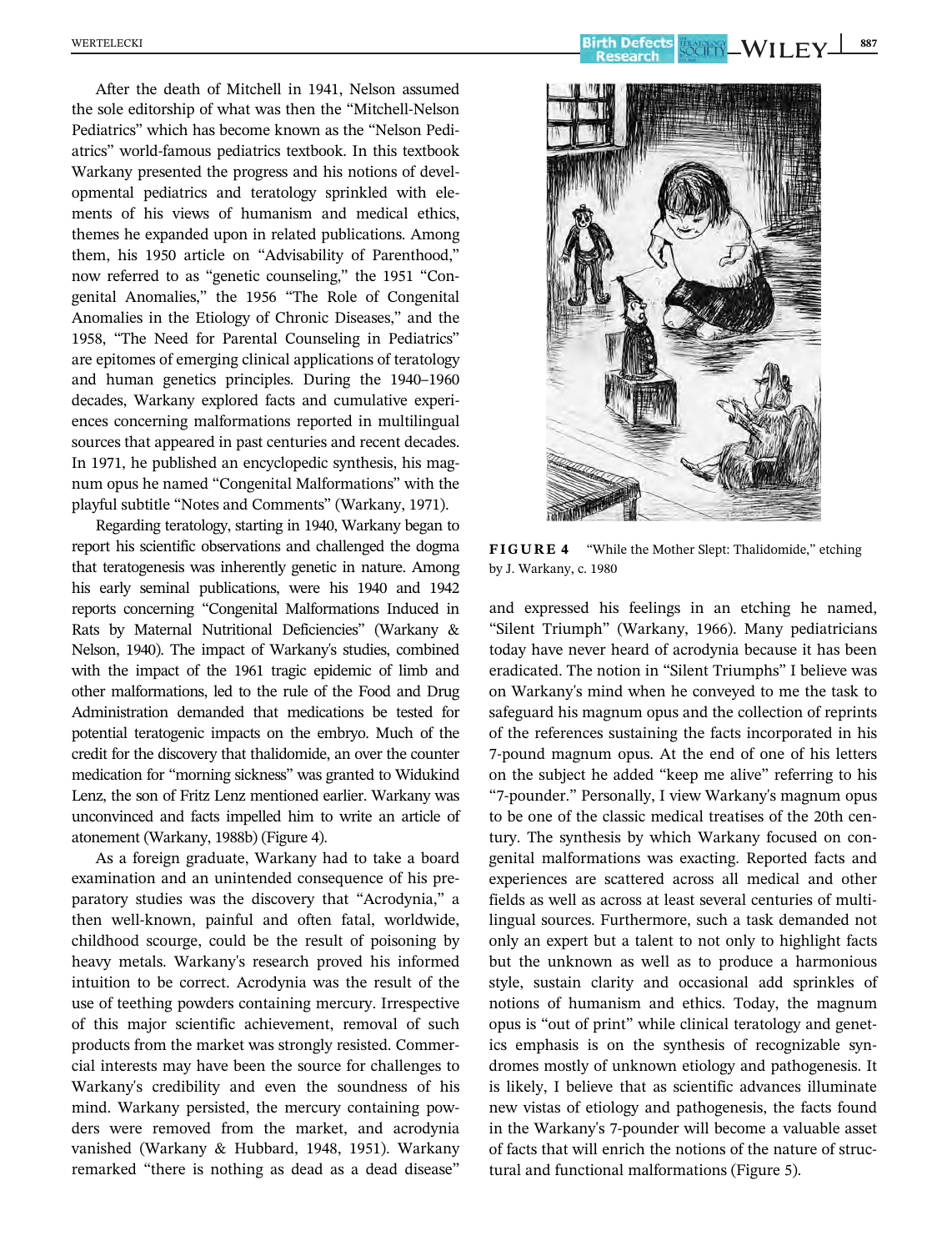

FIGURE 5 "Silent Triumph," demolition of a hospital wing where once children suffering from acrodynia were cared for, etching by J. Warkany, c. 1970

Returning to a focus on the creation of the Teratology Society, Warkany demurred and said "… a premature formalization of an emerging discipline could stunt its growth." In 1957, Warkany was engaged as an advisor to the National Foundation for Infantile Paralysis, headed by Mr. Basil O'Connor, a friend of former President Franklin Roosevelt, who suffered from the disorder. It was then that poliomyelitis, a cause of infant paralysis was being vanquished. Warkany advised that the foundation should shift its attention toward structural malformations. The foundation was renamed as March of Dimes and created the notion "birth defects." In 1959, the foundation appointed consultants, mainly virologists linked to the development of poliomyelitis vaccines, who recommended that the study of inborn errors of metabolism and other genetic problems were of greater interest than studies of structural malformations. Warkany noted – "How is one to convince virologists of the importance of structural malformations?" The same year, after a conference in Palm Beach Florida, Warkany, along with Clark Frasier, and Jim Wilson, called for the creation of the Teratology Society. Next year, Warkany was elected its first president and with Wilson presented the scientific principles of teratology. Some 25 years later, Warkany became the first recipient of the March of Dimes Basil O'Connor Award and stated, "I am glad you found me at last!" (Figure 6).

For Warkany, a teratogen was any agent, genetic or environmental in nature that could alter functional or structural embryonal or subsequent development. In this sense, clinical genetics belonged under the umbrella of teratology and not vice-versa. It is self-evident that mental retardation is a cardinal developmental anomaly of concern to teratology, genetics, and toxicology, terms which presently are used somewhat interchangeably. Decades ahead of



FIGURE 6 J. Warkany and B. O'Connor, c. 1959

many others, Warkany recognized mental retardation as posing an equal challenge to both teratologists and geneticists. In 1956, Warkany established a clinic for the "mentally retarded" and in 1957, appointed Dr. Jack Herbert Rubenstein as its director. Together, they developed what became a leading research and care center known as the "Cincinnati Center for Developmental Disorders." This concept evolved and was replicated with presidential support by the development of a number of University Affiliated Programs on Developmental Anomalies.

The depth and scope of Warkany's legacy on the present trends of teratology can be grasped from his dreams and convictions which he conveyed in the third chapter of his magnum opus. Much may have been achieved since then, but much more remains for us to do. Warkany ends this chapter with … "It seems doubtful that it is necessary in our times to sacrifice the weak for the strong, the retarded for the advanced, and to look at the management of the extremes as alternatives. There are situations in which the physician may doubt that preservation of life of a severely defected child is justified for defensible. But, preservation of life is the physicians task…a charitable attitude towards the weak, the deformed, and the mentally handicapped - irrational as it may seem sometimes to